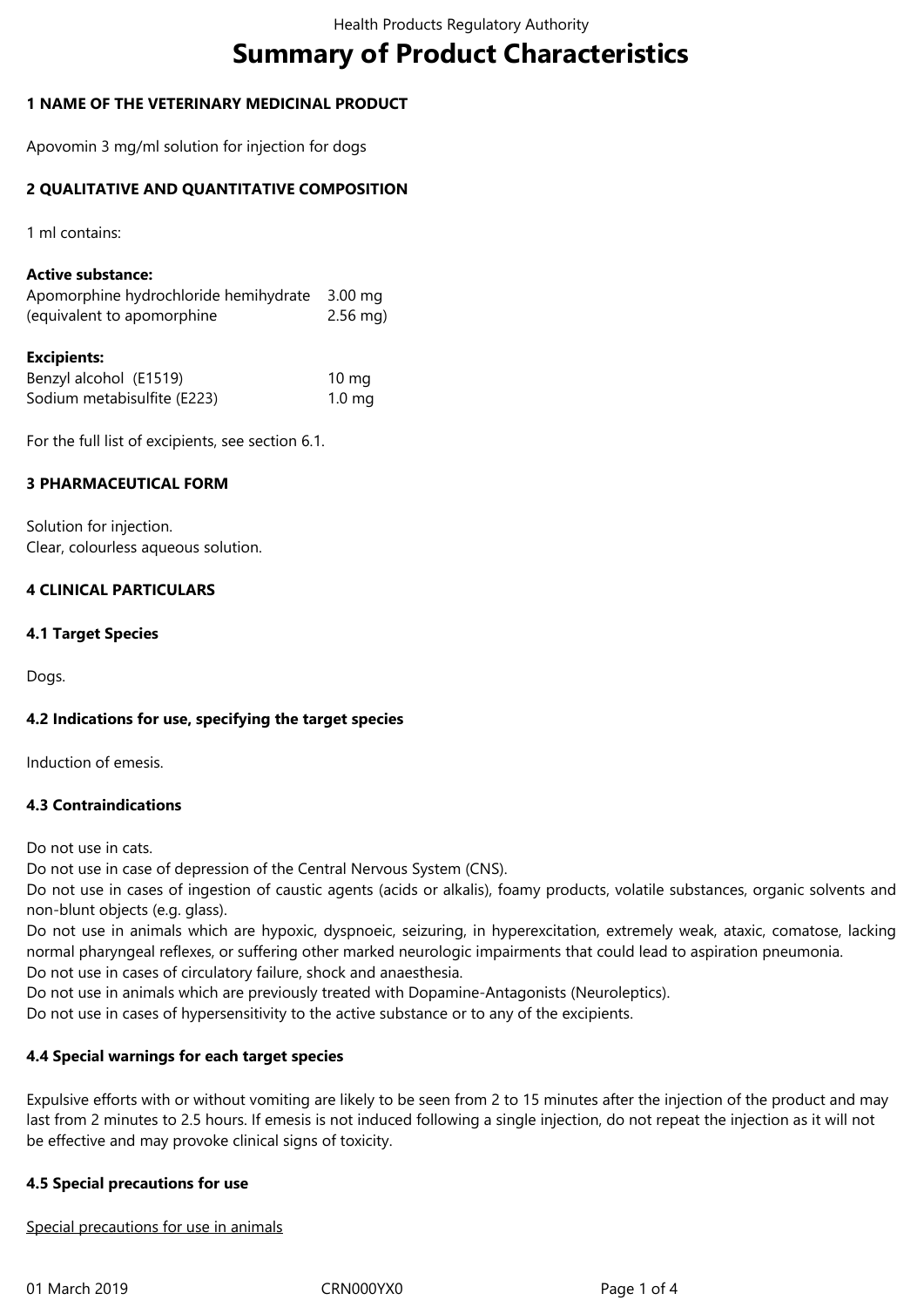#### Health Products Regulatory Authority

In dogs with known severe hepatic failure, the benefit/risk balance for use of the product in such animals should be considered by the veterinarian.

Before administering the product, consideration must be given to the time of the ingestion of the substance (in relation to gastric emptying times) and on the suitability of inducing emesis based the type of substance ingested (see also section 4.3).

## Special precautions to be taken by the person administering the veterinary medicinal product to animals

This product may cause nausea and somnolence. In case of accidental self–injection, seek medical advice immediately and show the package leaflet or the label to the physician. DO NOT DRIVE, as sedation may occur.

Apomorphine has been shown to have teratogenic effects in laboratory animals and is excreted in breast milk. Pregnant or breast-feeding women should avoid handling the product.

This product may cause hypersensitivity reactions. People with known hypersensitivity to apomorphine or any of the excipients should avoid contact with the veterinary medical product.

If the product comes into contact with the skin or eyes, rinse immediately with water. Wash hands after use.

## **4.6 Adverse reactions (frequency and seriousness)**

Minor adverse reactions may be observed:

- drowsiness (very common)
- modification of appetite (very common)
- increased salivation (very common)
- mild to moderate pain on injection (very common)
- slight dehydration (common)
- change in cardiac frequency (tachycardia followed by bradycardia (common).

These reactions are transient and may be related to the physiological response to expulsive efforts. Multiple episodes of vomiting may be observed, and vomiting may occur up to several hours after the injection. Apomorphine may lower blood pressure.

The frequency of adverse reactions is defined using the following convention:

- very common (more than 1 in 10 animals treated displaying adverse reactions(s))
- common (more than 1 but less than 10 animals in 100 animals treated)
- uncommon (more than 1 but less than 10 animals in 1,000 animals treated)
- rare (more than 1 but less than 10 animals in 10,000 animals treated)
- very rare (less than 1 animal in 10,000 animals treated, including isolated reports).

## **4.7 Use during pregnancy, lactation or lay**

Apomorphine has been shown to have teratogenic effects in rabbits and foetotoxic effects in rats at doses higher than the recommended dose in dogs.

The safety of the veterinary medicinal product has not been established during pregnancy and lactation in dogs.

As apomorphine is excreted in breast milk, when used in lactating females, puppies should be monitored carefully for undesired effects.

Use only accordingly to the benefit/risk assessment by the responsible veterinarian.

# **4.8 Interaction with other medicinal products and other forms of interactions**

Neuroleptics (e.g. chlorpromazine, haloperidol), and anti-emetics (metoclopramide, domperidone) reduce or suppress the emesis induced by the administration of apomorphine.

The administration or the prior ingestion of opiates or barbiturates can induce additive CNS effects and respiratory depression with apomorphine.

Caution is advised when dogs are receiving other dopamine agonists, such as cabergoline, due to possible additive effects such as exacerbation or inhibition of vomiting.

# **4.9 Amounts to be administered and administration route**

For single subcutaneous administration only.

0.05-0.1 mg of apomorphine hydrochloride hemihydrate per kg bodyweight (approximately 0.02-0.03 ml product per kg bodyweight).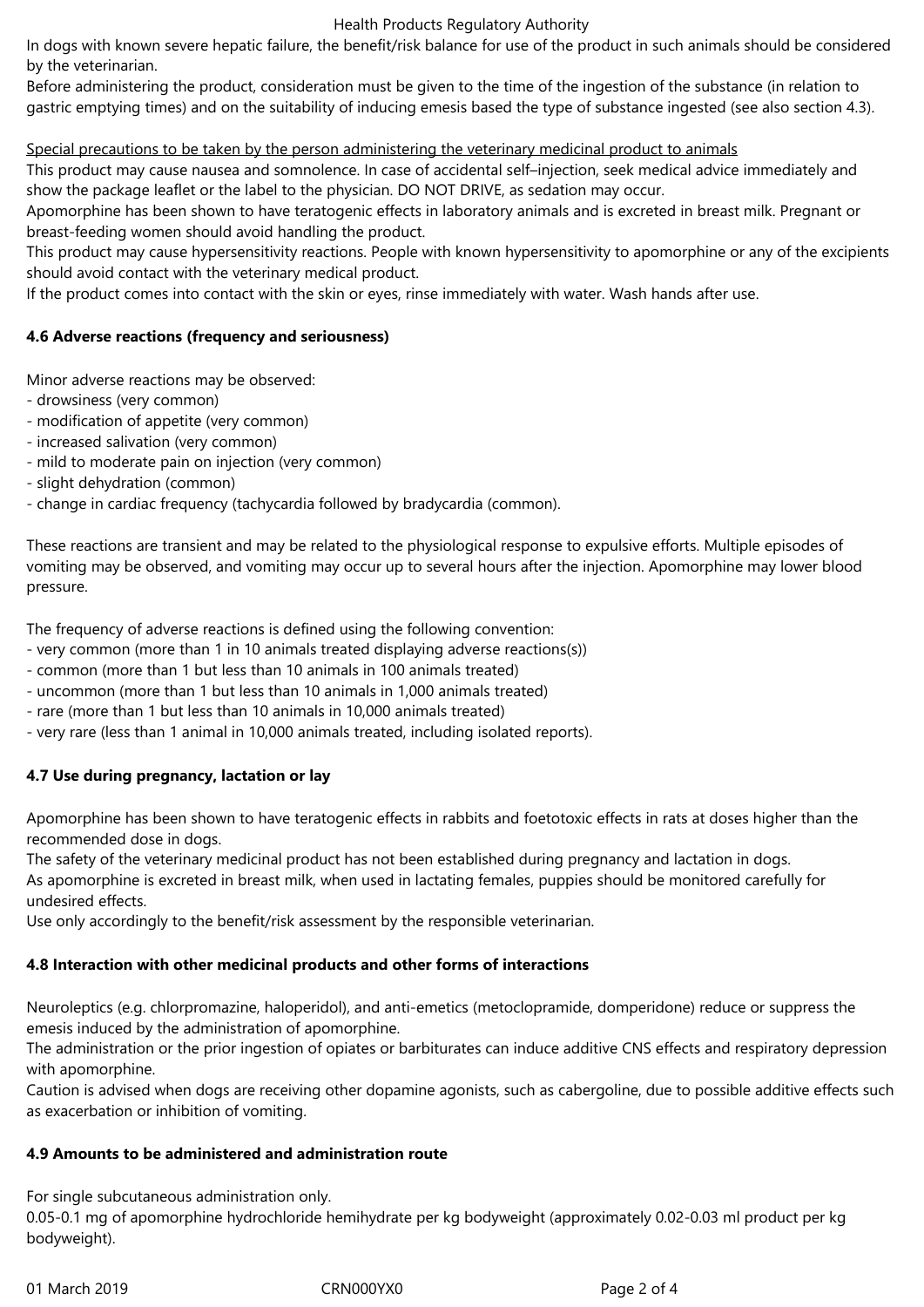## Health Products Regulatory Authority

An appropriately graduated syringe must be used to allow accurate administration of the required dose volume. This is particularly important when injecting small volumes. Animals should be accurately weighed to ensure administration of the correct dose.

Do not use if the solution has turned green.

## **4.10 Overdose (symptoms, emergency procedures, antidotes), if necessary**

Excessive doses of apomorphine may result in respiratory and/or cardiac depression, CNS stimulation (excitement, seizures) or depression, protracted vomiting, or rarely in restlessness, excitement or even convulsion.

At higher doses apomorphine may also suppress vomiting.

Naloxone may be used to reverse the CNS and respiratory effects of apomorphine.

Anti-emetics such as metoclopramide and maropitant should be considered in case of protracted vomiting.

## **4.11 Withdrawal period(s)**

Not applicable.

## **5 PHARMACOLOGICAL or IMMUNOLOGICAL PROPERTIES**

**Pharmacotherapeutic group**: Dopamine agonists **ATCvet code**: QN04BC07

## **5.1 Pharmacodynamic properties**

Apomorphine is an aporphine derivative of the dibenzoquinoline class and a synthetic derivative of morphine with no analgesic, opiate or addictive properties.

At lower doses apomorphine induces emesis by stimulation of the dopamine D2-receptors in the chemoreceptor trigger zone  $(CTZ)$ .

Higher doses of apomorphine may suppress vomiting by stimulation of the  $\mu$  receptors in the vomiting centre of the brain.

## **5.2 Pharmacokinetic particulars**

After subcutaneous administration apomorphine is rapidly absorbed.

Apomorphine binds extensively to plasma proteins.

Apomorphine is extensively metabolised by the liver into non-active metabolites. The metabolites and very little unchanged apomorphine (<2%) are excreted via the urine. It is also excreted in breast milk.

## **6 PHARMACEUTICAL PARTICULARS**

## **6.1 List of excipients**

Benzyl alcohol (E 1519) Sodium metabisulfite (E 223) Sodium chloride Water for injections Sodium hydroxide (for pH adjustment) Hydrochloric acid, diluted (for pH adjustment)

## **6.2 Major incompatibilities**

In the absence of compatibility studies, this veterinary medicinal product must not be mixed with other veterinary medicinal products.

## **6.3 Shelf-life**

Shelf life of the veterinary medicinal product as packaged for sale: 36months. Shelf life after opening of the immediate packaging: 28 days.